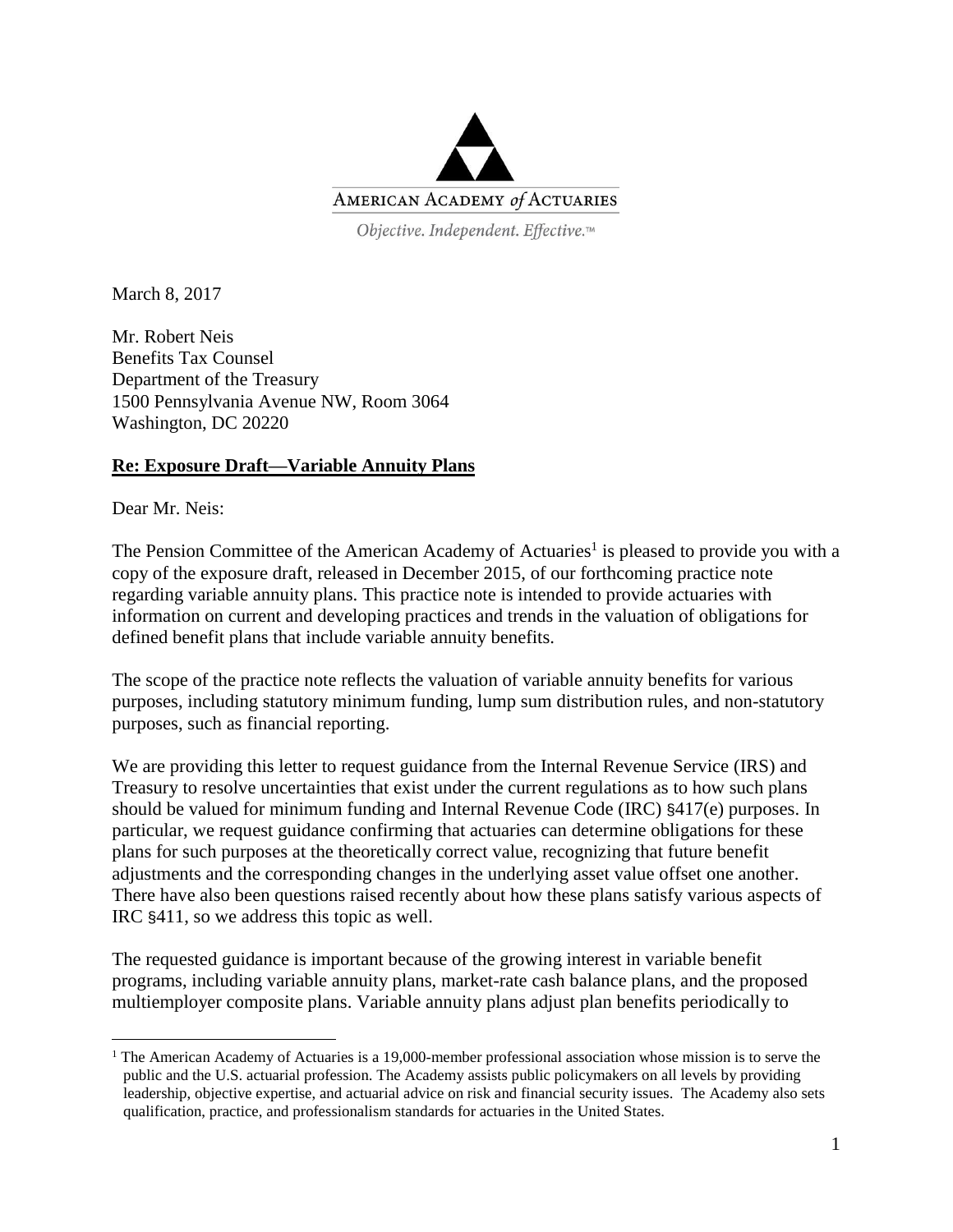reflect returns on plan assets (or another specified return index) that exceed or fall short of a specified hurdle rate. These plans provide lifetime income to participants like traditional fixed defined benefit plans, but transfer some or all of the investment risk and reward to participants like defined contribution plans. Guidance from Treasury would remove uncertainties and provide an alternative to defined contribution plans for sponsors who are concerned about their financial risk but would like to provide employees with the security of a lifetime income stream.

We are aware that there are currently different views among actuaries on the appropriate way to value these plans in light of existing regulatory guidance. Further, certain variable plan designs incorporate features that limit the variability of benefits (such as caps or floors on benefit adjustments, or the normal operation of IRC §415 limits), which adds further uncertainty.

Given that the variable benefit design is intended to control funded status volatility by limiting the potential for mismatch between assets and liabilities, we believe that all interested parties would be better served by interpreting current law and regulations to allow the flexibility to apply actuarial principles (as discussed in the next section) when measuring the value of these benefits, rather than attempting to force them into a framework that was designed primarily for traditional fixed dollar benefit plan designs. We discuss below how this view may be accommodated within the existing statutory framework.

Given the range of views on how to apply current regulatory guidance to these plans, we request that any additional guidance on this topic not limit reasonable practices that have been used in the past, and provide for reasonable discretion for actuaries and others involved in valuing and administering these plans to account for plan features with some variable element. Covering the full range of issues is beyond the scope of this letter. We would welcome the opportunity to discuss these issues with you in greater detail, in particular with respect to any concerns that Treasury may have regarding statutory impediments to the proposed methodology.

# **Valuation of Obligations**

 $\overline{a}$ 

One of the key issues in determining the liability for variable annuity benefits is how to apply current statutory and regulatory requirements specifying the discount rates to be used for various purposes, in combination with the appropriate projection of those benefits to future points in time. For a traditional defined benefit plan—with benefits denominated in fixed dollars that are not dependent on the value of the plan assets, an external index, or both—this is relatively easy. The expected benefit payments are simply discounted using the required discount rates, and a present value is determined. When the benefits are themselves dependent on the return on plan assets or an outside index, the answer depends on the interpretation of the applicable statutory and regulatory requirements—which, as described below, may be viewed as ambiguous.

The traditional valuation of variable annuity benefits is described in detail in the draft practice note on pages 13–14. Numerous actuarial papers dating back more than half a century have described this theoretical basis, which essentially devolves to the valuation of a **fixed** benefit discounted at the hurdle rate. <sup>2</sup> This method reflects the fact that the amount needed to fund a

 $2$  Or equivalently, an indexed benefit, where benefit indexing is determined by using the discount rate as the assumed return.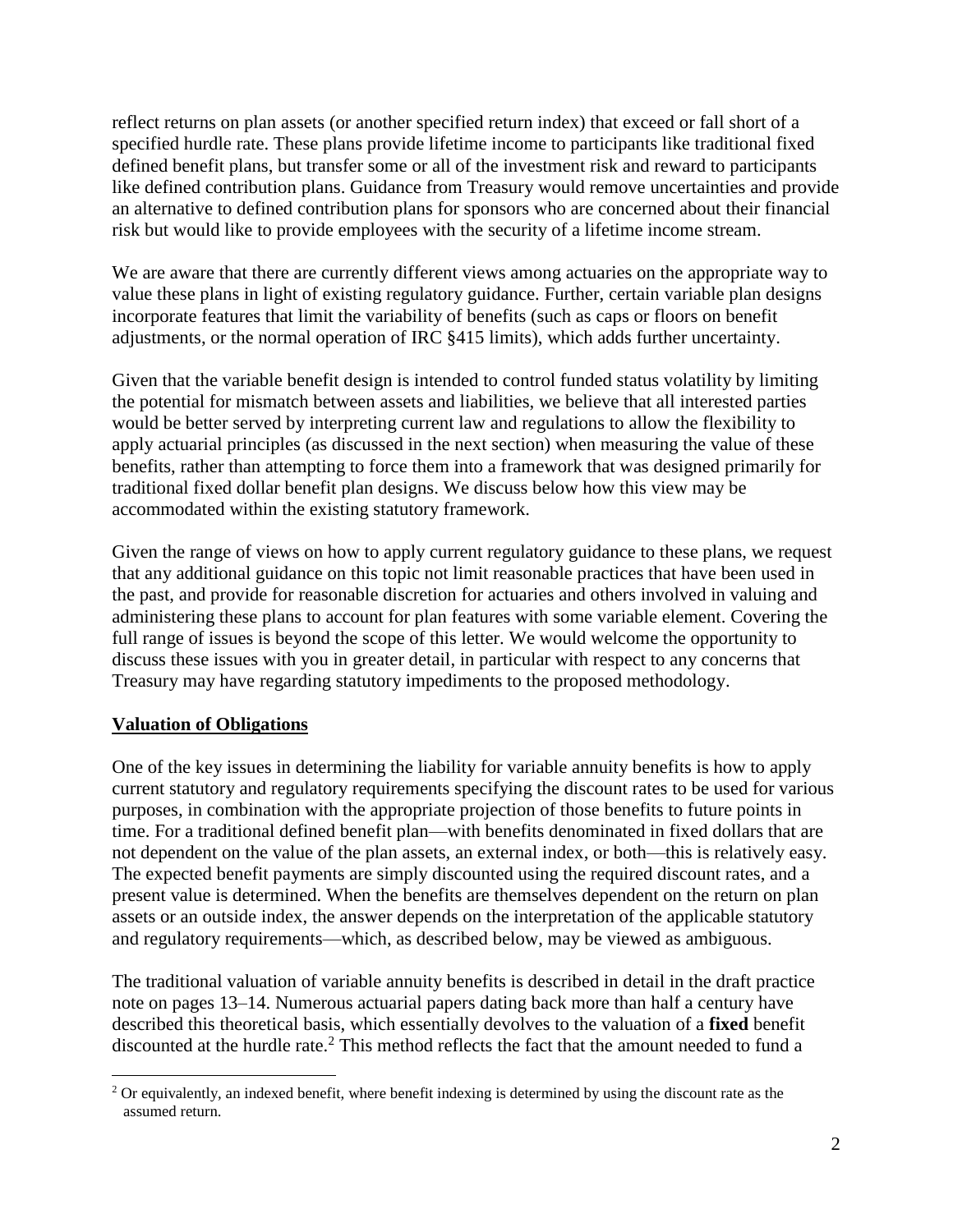variable benefit (that varies in accordance with the return on the assets that fund the benefit) is not sensitive to changes in market interest rates or asset returns. It is only dependent on the hurdle rate defined in the plan (along with demographic assumptions).

When a variable annuity plan is valued using traditional actuarial methodology, the actuary typically makes an assumption as to the expected return on plan assets, and discounts expected benefit payments at that assumed rate. Under that approach, the obligation should be the same regardless of what anticipated rate of return is assumed. For example, if we assume that a plan's assets earn 6% per year, that benefits are adjusted relative to a hurdle rate of 5% per year, and that therefore benefits increase at a rate of roughly 0.95% per year  $(1.06 / 1.05 - 1)$ , we would determine exactly the same obligation as though the plan earned only 5% per year and the benefits did not change at all. This is because the higher benefit in each and every instance is exactly offset by a higher discount rate. To illustrate in mathematical terms,  $\left(\frac{1.06}{1.05}\right) \times \left(\frac{1}{1.06}\right)$  $\left(\frac{1.05}{1.05}\right) \times \left(\frac{1}{1.05}\right) = \left(\frac{1}{1.05}\right)$ . Any increase in the value of the plan's benefits is exactly offset by the increase in the plan's assets, and any decrease in the value of the plan's benefits is exactly offset by a corresponding decrease in the plan's assets.

We believe that valuing a fixed benefit at the hurdle rate yields the appropriate result. All other factors remaining equal, a plan that is fully funded on this basis will remain fully funded irrespective of changes in the value of the plan assets to which benefit amounts are indexed.

This analysis is, of course, simplified in that it does not reflect certain complicating factors, such as the effect of IRC §415 limits, plan features such as floors or caps on benefit adjustments, administrative practices that incorporate a delay in making benefit adjustments beyond the end of the period for which asset performance is measured, etc. For example, if a participant has accrued a benefit equal to the §415 limit, it may only be possible for the benefit to decrease, not increase, with changes in the plan asset value. We believe that these complications are secondary issues, and that they can be addressed by the application of accepted actuarial principles within an overall valuation framework.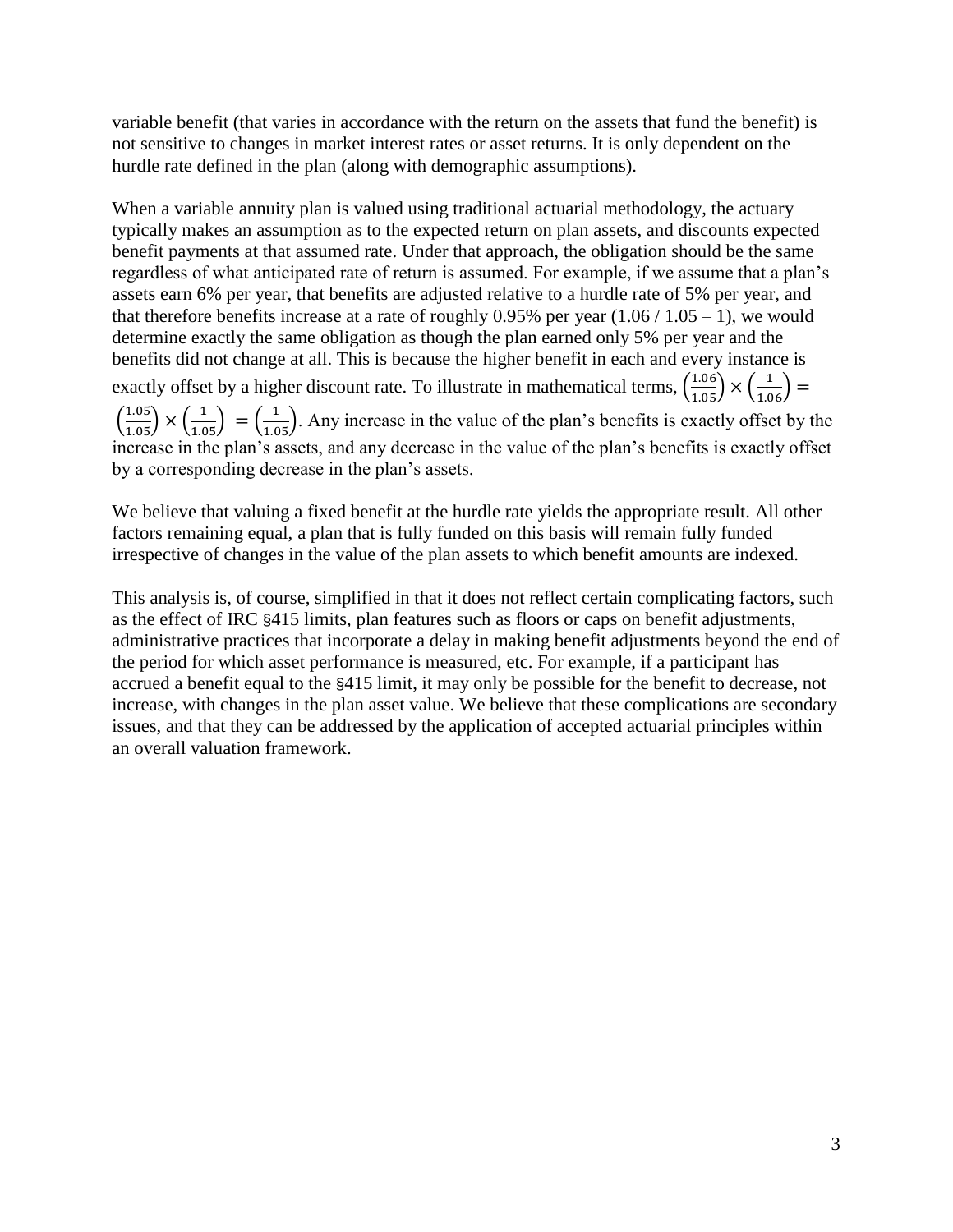### **Key Areas to Be Addressed**

 $\overline{a}$ 

The Pension Protection Act of 2006 (PPA) and its implementing regulations introduced uncertainty and the need for interpretation in the valuation of variable annuity benefit obligations where benefits vary based on returns on plan assets. The traditional method of valuation raised few issues in the pre-ERISA and immediate post-ERISA environment, when obligations were generally valued using the actuary's best estimate of returns to be generated on the plan's asset portfolio. This assumption was clearly consistent with the methodology described above.

The appropriate method of valuation and assumptions to use becomes less clear when a statutory discount rate is required and/or regulations require use of an actuary's "best estimate" of projected plan benefits based on anticipated asset returns under the plan. It is therefore critical that current regulations be clarified, or further guidance issued, to ensure the proper valuation of obligations for various purposes, including:

- Funding target calculations under the PPA (and subsequent legislation providing for or extending interest rate stabilization);
- Lump sum and other calculations under IRC  $§417(e)$ ; and
- Current liability calculations for multiemployer and Cooperative and Small Employer Charity (CSEC) plans.

#### **The Relationship Between Indexing and Discount Rates**

We believe that the appropriate present value of the benefit obligation for a variable annuity benefit is the amount of assets needed to back that obligation. As discussed above, this is the same as valuing fixed benefits at the plan's hurdle rate if benefits are indexed based on the return on plan assets.

Some difference of opinion exists in cases where the variable benefits change based on assets outside of the plan or on an external index, such as the S&P 500 (a plan with benefits that are *independent* of its own asset return), rather than on the plan's own internal rate of return (a plan with benefits that are *dependent* on its own asset return). This issue is further addressed in the draft practice note. For purposes of this letter, we focus on the simpler case of a plan that indexes benefits based on its own rate of return.<sup>3</sup>

While it is mathematically possible to determine the expected benefits using one assumed rate of return while discounting the resulting payment stream using a different rate, the resulting value would not represent an appropriate present value for the obligation. In fact, the result of such a calculation has no inherent meaning. We believe an appropriate valuation model would tie the two rates together so that they depend upon one another. It is not reasonable to assume that benefits can move based on one rate, when they are being discounted (and therefore the underlying assets on which indexing depends are presumed to change) at another rate.

<sup>&</sup>lt;sup>3</sup> The same concepts would apply to a plan that indexes benefits based on a subset of plan assets.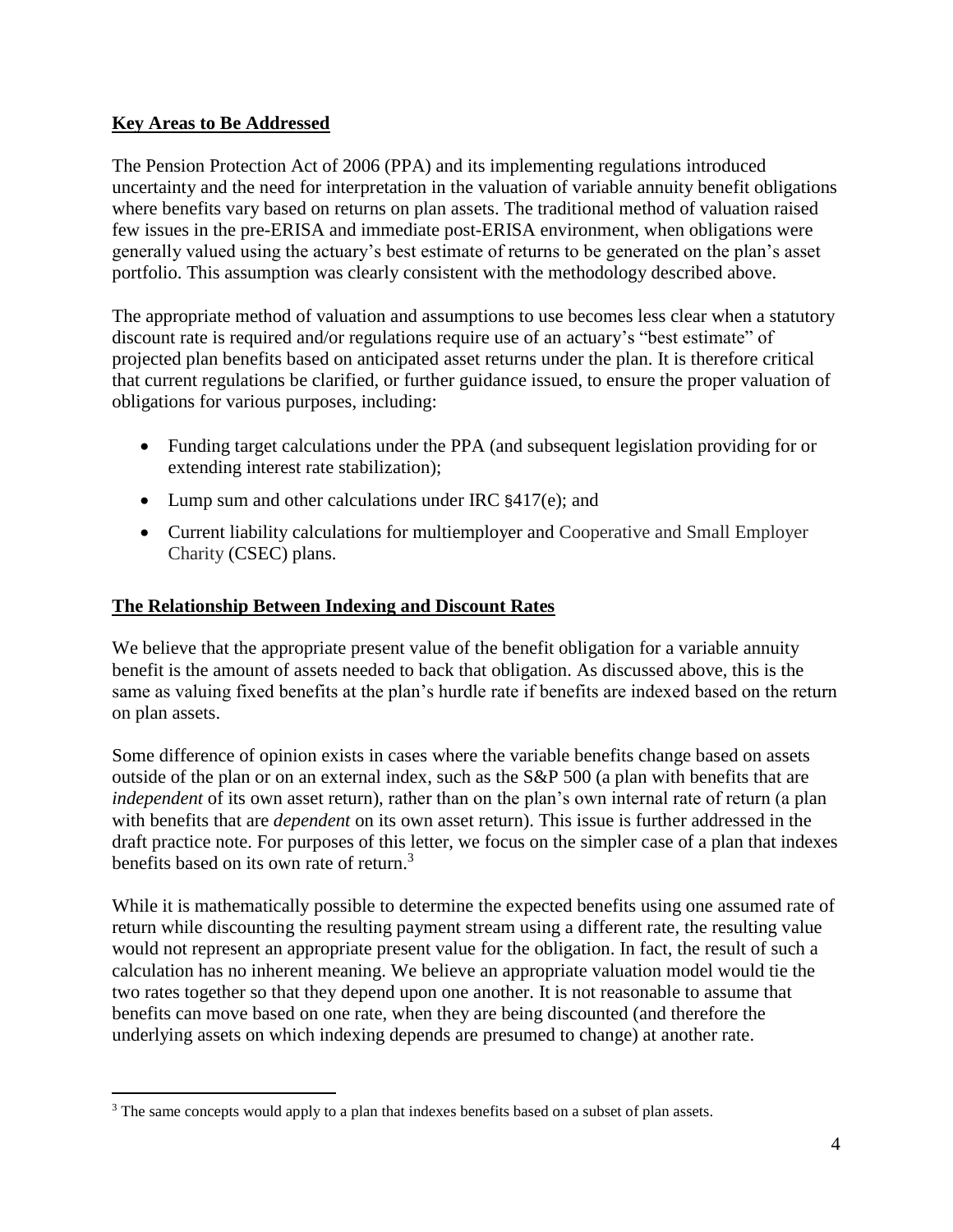In short, the theoretically appropriate value of a variable annuity benefit obligation is consistent with the traditional method described above. We note that this approach is consistent with the annuity substitution method of valuing variable lump sums for minimum funding purposes under regulations §1.430(d)-1(f)(4)(iii). Specifically, the funding target for a lump sum subject to §417(e)(3) is based on the value of assets needed to back that obligation, determined using the statutory discount rate as of the valuation date, rather than a projected lump sum amount.

#### **Differences in Opinion on Effect of Statutory and Regulatory Requirements**

Despite the general consensus belief as to what the appropriate value should be, opinion varies as to whether current law and regulations permit this treatment. While some actuaries believe that current law not only permits, but even supports, this result, others are concerned that current rules actually require something very different. At its heart, this comes down to two differing interpretations of the Internal Revenue Code and accompanying regulations:

### *Interpretation 1—Expected Return on Assets (Indexing) Should Be Consistent With Discount Rate:*

- The statutory discount rate, whether for IRC §404, §417, §430, or §431, represents a legally mandated "return scenario" that should or must be reflected in all aspects of the liability calculation that depend upon it, including projection of the plan benefits for that purpose. This is consistent with the purpose of those calculations, as the benefits a participant would actually receive under each of those return scenarios would be different. Under this view, the actuary should be permitted to interpret the IRC §430(h)(1) requirement that non-prescribed assumptions must be individually reasonable and in combination offer the actuary's best estimate of experience under the plan, by considering the return assumption as a function of the discount rate since the plan terms effectively tie these two rates to one another. Such an interpretation would put variable plans on equal footing with other plans in that if plan assets actually earned returns consistent with the discount rate (and other assumptions are also met), the funding target would, in fact, represent the amount needed currently to provide all promised benefits under the plan.
- The plan's actual asset allocation is irrelevant to determining the amount needed to provide the benefits. Under a traditional defined benefit plan with fixed dollar benefits, any asset gains serve to reduce future sponsor contributions, while losses increase those future contributions. Under a variable annuity plan, the gains increase participant benefits, and no reduction in employer contributions is realized (and vice versa, in the case of asset losses).
- This interpretation is consistent with the long-held generally accepted definition of a "reasonable funding method." Any other interpretation will generate gains or losses when each actuarial assumption is exactly realized, which violates actuarial principles and extant pre-PPA regulations  $(\S1.412(c)(3)-1(c)(2))$ . Consider an example of a plan with a 5% hurdle rate that is exactly fully funded based on an assumed rate of return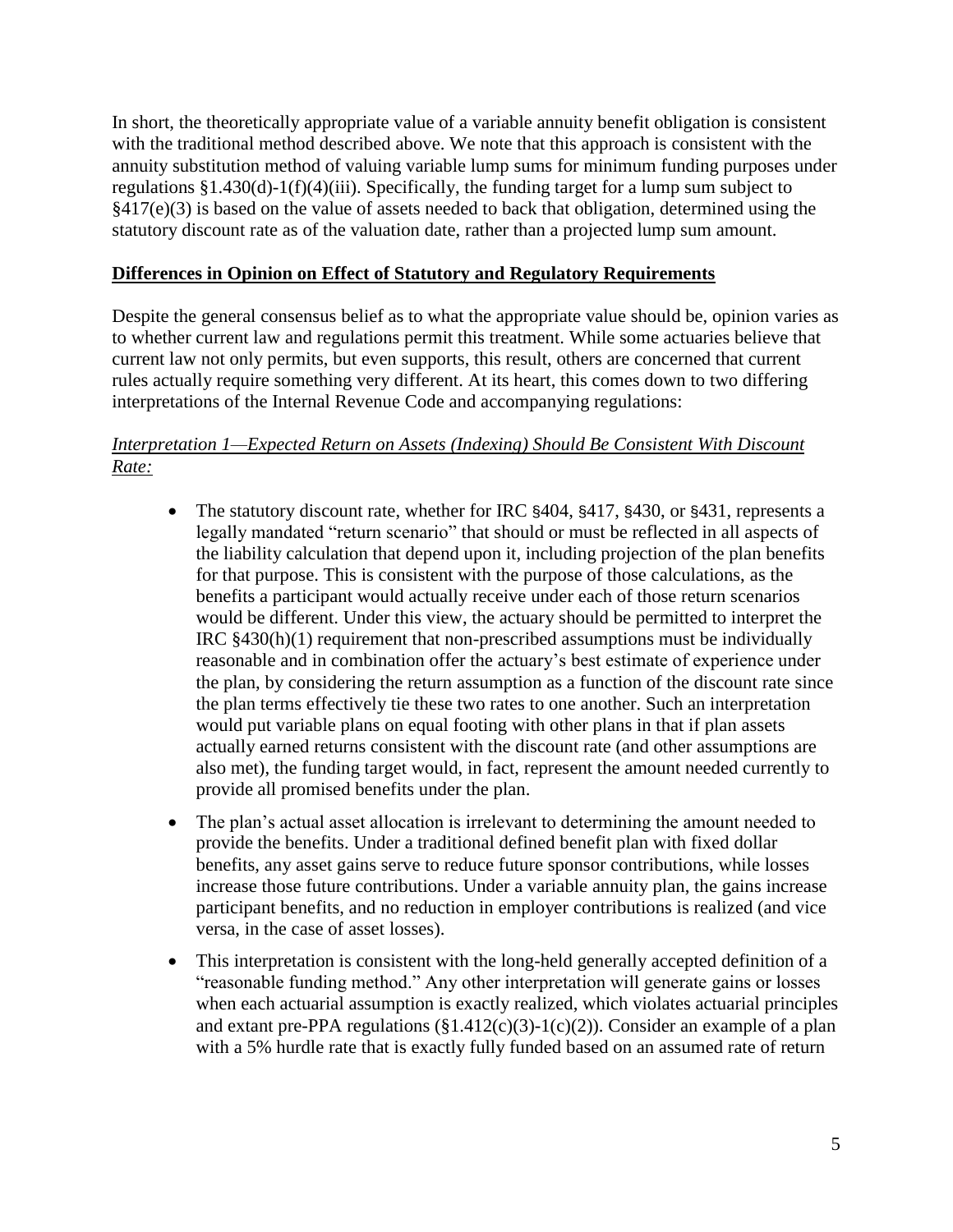on assets of 5.5% and a discount rate of 6%. 4 If both of these assumptions are exactly realized over the course of a year (that is, if plan assets earn 5.5% and the discount rate remains at 6%), then liabilities will grow at the 6% rate, while assets will grow at the 5.5% rate, resulting in a plan that is 0.5% underfunded at year-end. Alternatively, if plan assets were to grow at the 6% discount rate (a result that normally would avoid the growth in underfunding in a traditional plan), then liabilities would grow at a rate of 6.5% (the 6% discount rate, plus a 0.5% loss due to benefits growing faster than anticipated), again resulting in a plan that is 0.5% underfunded at year-end. In other words, this combination of assumptions guarantees that the plan's funded status will deteriorate over the course of a year absent additional employer contributions. The only way to avoid this result is to use the same rate for discounting payments and for determining benefit adjustments.

## *Interpretation 2—Expected Return on Assets (Indexing) Should Be Independent of Discount Rate:*

- Expected return on plan assets is an independent assumption used to determine the expected future benefit payments, and it should be based on the asset allocation of the fund to which the benefits are indexed and the actuary's best estimate of expected long term returns on those asset classes.
- Current regulations  $(\S1.430(d)-1(f)(3))$  can be interpreted to require this approach.
- If the expected return is viewed as a non-prescribed assumption under IRC §430, this assumption is required to be individually reasonable.

As shown in the example above, Interpretation 2 will lead to gains and losses, even if all assumptions are realized. Some practitioners object to this characterization, as this outcome can be anticipated in advance; however, we believe the policy implications are the same. Said another way, required funding will be either more or less than what is actually needed to provide the promised benefit. As the reasonable funding method regulations do not apply to PPA calculations, some may be comfortable concluding that this outcome is not inconsistent with current guidance. Indeed, the current funding regulations include a market-rate cash balance plan example that appears to accept this outcome—at least with respect to those plans  $(\S1.430(d)-1(f)(9))$ , Example 13).

We request clarification by Treasury whether the "expected return consistent with discount rate" approach (Interpretation 1) is acceptable. If necessary, further regulations or guidance permitting the use of consistent discounting and indexing assumptions would be preferable to ensure that the obligations calculated are actually meaningful and sufficient to support the benefits being provided by the plan.

We believe that similar reasoning can be applied to the calculation of minimum required lump sums under IRC §417(e), and plans should be permitted to reflect this view.

 $\overline{a}$ 

<sup>4</sup> For purposes of this example, we have simplified the calculation by using a single effective interest rate, rather than the three PPA segment rates. This simplification has no bearing on the conclusion.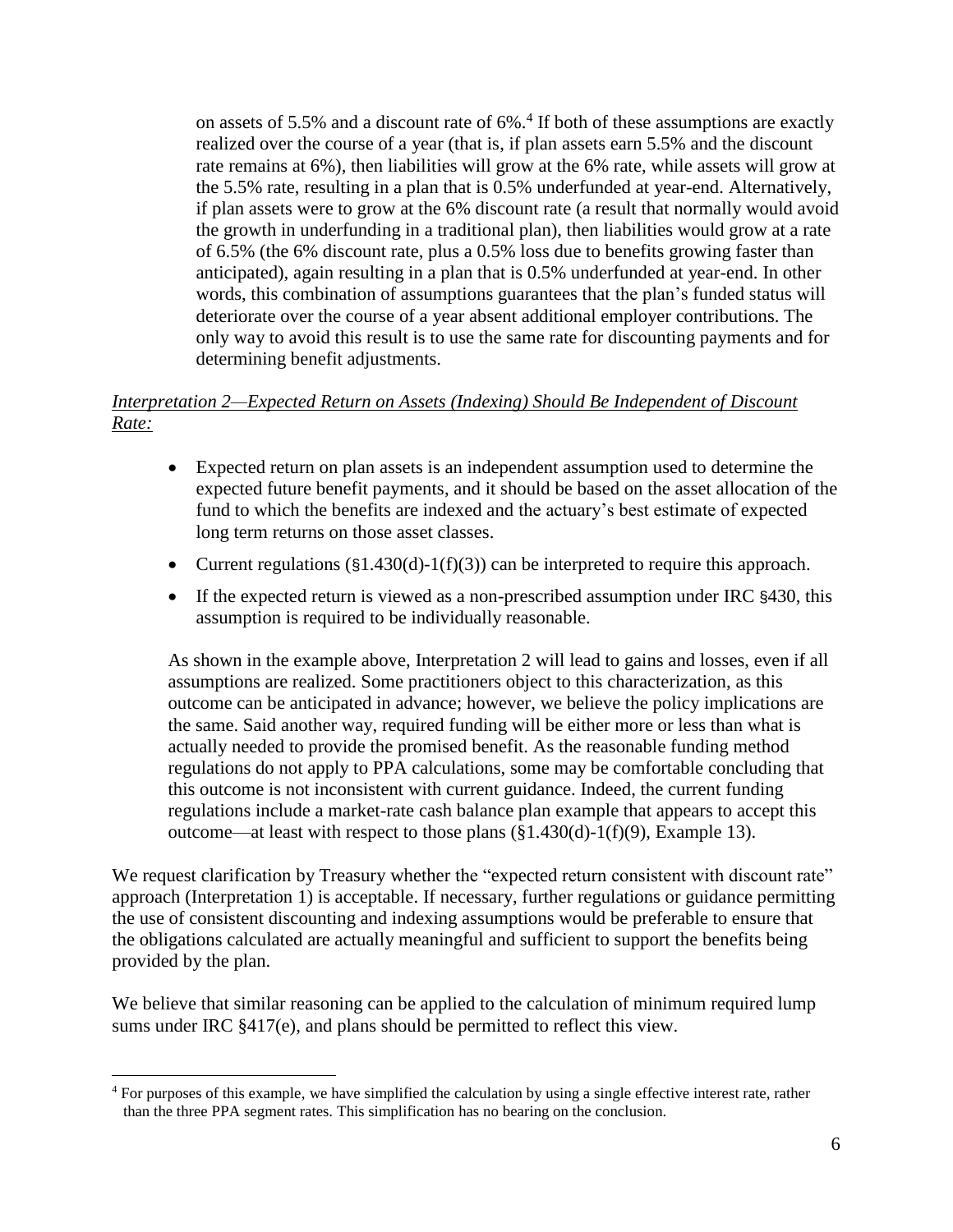## **Additional Topics Regarding IRC §411**

 $\overline{a}$ 

The draft practice note is not exhaustive, and specifically excludes a variety of topics, including nondiscrimination testing, determination of Pension Benefit Guaranty Corporation (PBGC) premiums and related liabilities, contributory plans, participant choice, etc. These issues can be addressed in other forums at some point in the future.

Notwithstanding the above, two important issues recently have come to our attention concerning IRC §411. The first is an apparent focus by the IRS on the application of the accrual rules in connection with determination letter applications for plans with variable annuity benefits. We are concerned that in the absence of specific standards and a good general understanding on the part of all reviewers of what has been, until recently, a relatively rare post-PPA plan design, inconsistent and anomalous determinations may result.

Anecdotally, we believe there are instances in which reviewers have requested that every possible return scenario be reviewed, or that certain caps be set on downward adjustments, before a favorable determination letter would be issued. We do not believe there is any basis for such requests, and they would in fact result in providing above-market adjustments that are potentially age-discriminatory.

We would urge the IRS and Treasury to review such requests and interpret the accrual rules in a manner consistent with similar plans that do not provide for a variable benefit adjustment. For example, a Career Average (or Accumulation) plan that provides for a benefit of 1.0% of annual compensation for each year of service would comply with the 133-1/3% rule of IRC  $§411(b)(1)(B)$ . We see no reason that adding a variable benefit feature in conjunction with a reasonable hurdle rate to such a formula should in any way affect this compliance.

We believe that this conclusion can be reached for a number of different reasons:

- On a "share" or "units" basis,<sup>5</sup> the formula clearly complies with IRC  $\frac{\xi}{4}11(b)(1)(B)$ .
- Existing regulations  $(\S1.411(b)-1(b)(2)(ii)(D))$  require that "all relevant factors used to compute benefits, *e.g.*, consumer price index, are treated as remaining constant as of the beginning of the current plan year for all subsequent plan years." This requires not taking into account future changes in share or unit values in determining whether the formula is compliant. We believe that this is a reasonable approach as long as the hurdle rate is reasonable.
- In other instances where fluctuations in values and benefits not related to sponsor actions could materially affect a plan's compliance with IRC provisions, the IRS has specifically excluded those fluctuations in determining the plan's compliance. One such instance is in the nondiscrimination regulations under IRC  $\S 401(a)(4)$ , which specifically disregard

<sup>&</sup>lt;sup>5</sup> In a variable annuity plan, benefits can be expressed in terms of the current annuity amount (disregarding future adjustments) or equivalently on a share, or unit value basis. The share value changes whenever asset returns differ from the hurdle rate, increasing when there is excess return and declining when return falls short of the hurdle rate. Under this framework, the benefit accrued in any given year can be expressed in terms of the number of shares that are equivalent to that year's accrual. A higher share value therefore results in a lower number of shares accrued.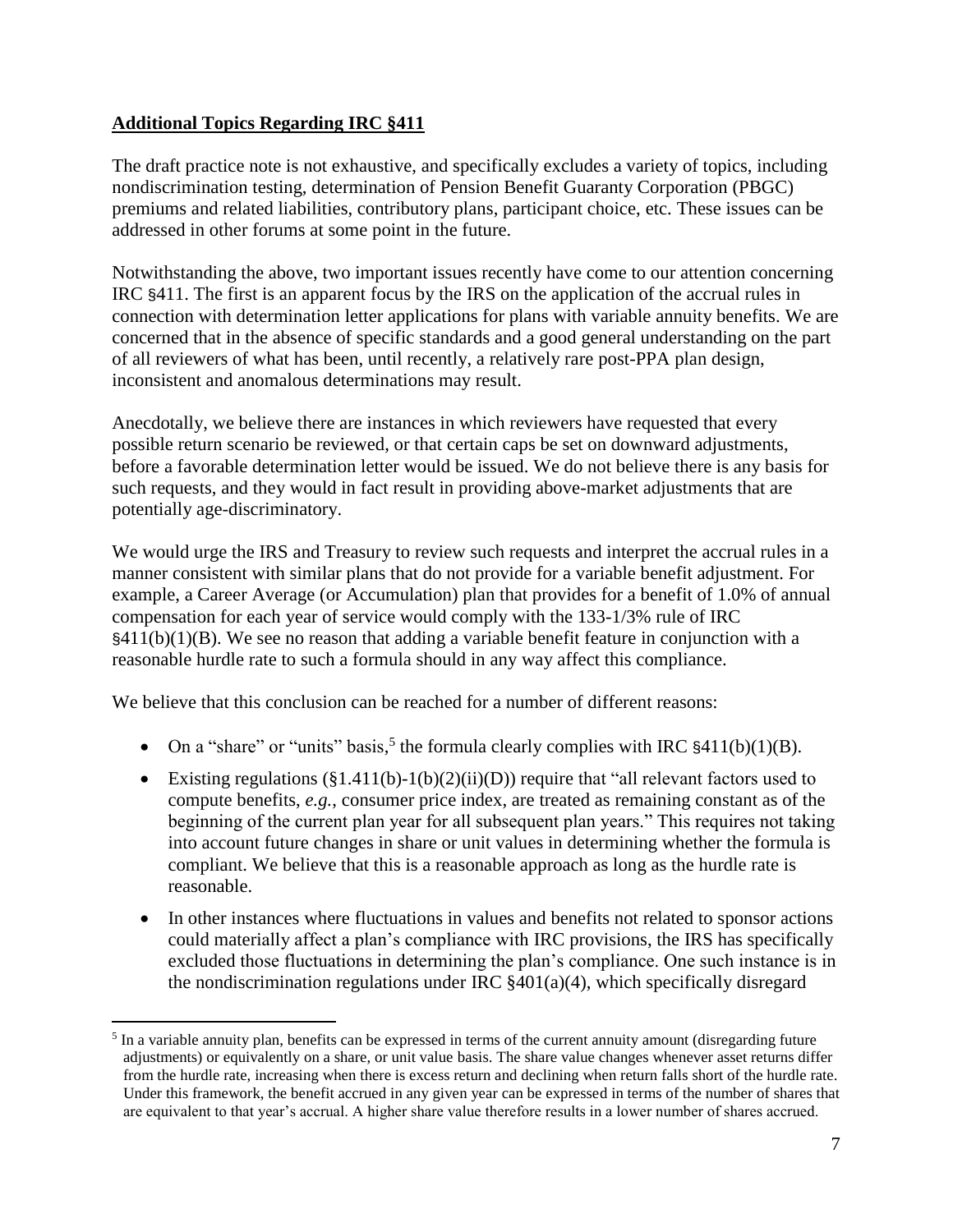gains, losses, income, and expenses in determining the allocation tested under the general testing rules for a defined contribution plan  $(\S1.401(a)(4)-2(c)(2)(iii))$ . While a variable annuity plan is a defined benefit plan, in this particular characteristic it is very much like a defined contribution plan and should be treated similarly.

The second issue concerning IRC §411 is the rule concerning early and normal retirement benefits. IRC §411(a)(9) provides that the normal retirement benefit is the greater of the early retirement benefit under the plan or the benefit under the plan commencing at normal retirement age. This raises some question as to how changes in the payable benefit resulting from investment experience are treated with respect to this provision.

Consider an example of a variable annuity benefit in a defined benefit plan that has a normal retirement age of 65. This plan provides for unreduced benefits at age 62 for participants with more than 30 years of service.

A participant who has more than 30 years of service retires at age 62 and begins collecting an annual benefit of \$10,000. During the next three years, investment results are less than the hurdle rate of the plan and the annual payment declines to \$9,000 at age 65.

Next consider an identical participant who continues working until age 65. This participant experiences a similar decline in the age 62 benefit (from \$10,000 to \$9,000), which is partially offset by additional accruals. This participant retires at age 65 with an annual benefit of \$9,500. Is the benefit payable to this second participant \$9,500 or \$10,000? Consider the following possible analyses:

- 1. The participant is entitled to no less than the benefit that would have been received if the participant had retired at age 62. At age 62, the benefit would have been \$10,000, but subsequent investment results would have reduced the payable benefit to \$9,000 at age 65. At age 65, the participant is entitled to the better of the current benefit of \$9,500, or the age 62 benefit, which is currently \$9,000.
- 2. The participant who retires at age 65 is entitled to \$10,000 per year because this is the amount that would have been payable at age 62, and the normal retirement benefit cannot be less than this amount.

The Pension Committee believes that the analysis in No. 2 is faulty because it does not recognize that the accrued benefit in a variable annuity plan is not a fixed annual payment, but rather an amount that varies by year, based on actual investment results compared to the plan's assumed rate. The analysis in No. 1 provides the age 65 retiree with no less at age 65 than would have been received at age 65 if retirement had occurred at age 62. Said differently, retirement plans pay benefits in units. In traditional plans, the unit is dollars. However, this is not so in a variable plan, where the unit is effectively shares. We believe the intent of the law and regulations is that units cannot decrease.

As with any type of plan, regulations are needed to ensure that plan designs are not developed to avoid existing legal requirements or disadvantage specific plan participants. In this case, that